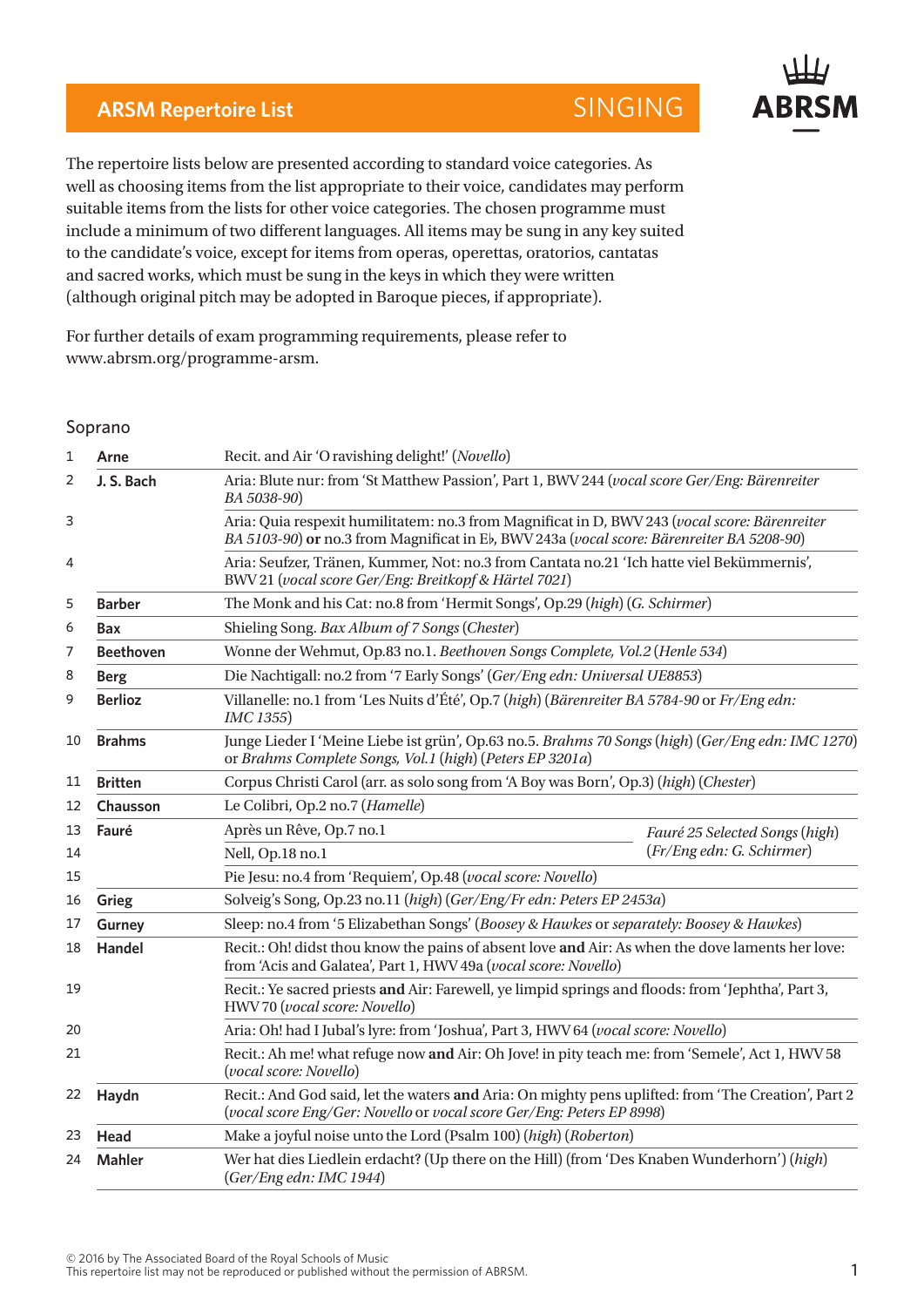## *(Soprano)*

| <b>Mozart</b>                                                                                                                                                                                                                                                                                                                      | Alleluia (from motet 'Exsultate, jubilate', K.165) (Novello)                                                                                                                 |                      |
|------------------------------------------------------------------------------------------------------------------------------------------------------------------------------------------------------------------------------------------------------------------------------------------------------------------------------------|------------------------------------------------------------------------------------------------------------------------------------------------------------------------------|----------------------|
| Aria: Batti, batti, o bel Masetto: from 'Don Giovanni', Act 1, K.527 (vocal score Ital/Ger: Bärenreiter<br>26<br>BA 4550-90 or vocal score Ital/Eng: G. Schirmer)<br>Aria: In uomini, in soldati: from 'Così fan tutte', Act 1, K.588 (vocal score Ital/Ger: Bärenreiter BA<br>27<br>4606-90 or vocal score Ital/Eng: G. Schirmer) |                                                                                                                                                                              |                      |
|                                                                                                                                                                                                                                                                                                                                    |                                                                                                                                                                              | <b>Thea Musgrave</b> |
| Perti                                                                                                                                                                                                                                                                                                                              | Aria: Scioglie omai le nevi. A Selection of Italian Arias 1600-1800, Vol.1 (high) (Ital/Eng edn:<br>ABRSM)                                                                   |                      |
| Poulenc                                                                                                                                                                                                                                                                                                                            | Air vif: no.4 from 'Airs chantés' (Salabert)                                                                                                                                 |                      |
| <b>Puccini</b>                                                                                                                                                                                                                                                                                                                     | Aria: O mio babbino caro: from 'Gianni Schicchi' (aria separately Ital/Eng edn: Ricordi or vocal<br>score Ital/Eng: Ricordi)                                                 |                      |
| Bonvica's Song 'O lead me to some peaceful gloom' (from 'Bonduca', Z.574). Purcell Songs, Vol.2<br><b>Purcell</b><br>32<br>$(high)$ (Schott ED 12411)                                                                                                                                                                              |                                                                                                                                                                              |                      |
|                                                                                                                                                                                                                                                                                                                                    | Hark! the echoing air: from 'The Fairy Queen', Act 5, Z.629 (vocal score: Faber or Novello)                                                                                  |                      |
| <b>Rossini</b>                                                                                                                                                                                                                                                                                                                     | Crucifixus: no.9 from 'Petite Messe Solenelle' (vocal score: Ricordi)                                                                                                        |                      |
| A. Scarlatti                                                                                                                                                                                                                                                                                                                       | Aria: Ergiti, amor (from 'Scipione nelle Spagne'). Scarlatti 10 Arias for High Voice (G. Schirmer)                                                                           |                      |
| Liebesbotschaft: no.1 from 'Schwanengesang', D.957 (high) (Bärenreiter BA 9116) or Schubert<br><b>Schubert</b><br>36<br>Songs, Vol.1 (high) (Peters EP 8303a)                                                                                                                                                                      |                                                                                                                                                                              |                      |
|                                                                                                                                                                                                                                                                                                                                    | Lied der Mignon 'Nur wer die Sehnsucht kennt', Op.62 no.4, D.877/4. Schubert Lieder, Vol.4 (high)<br>(Bärenreiter BA 7006) or Schubert Songs, Vol.3 (high) (Peters EP 8305a) |                      |
| Du bist wie eine Blume: no.24 from 'Myrthen', Op.25. Schumann 85 Selected Songs (high) (Ger/<br>Schumann<br>38<br>Eng edn: IMC 1487) or Schumann Complete Songs, Vol. 1 (high) (Peters EP 2383a)                                                                                                                                   |                                                                                                                                                                              |                      |
|                                                                                                                                                                                                                                                                                                                                    | Röselein, Röselein!, Op.89 no.6. Schumann 85 Selected Songs (high) (Ger/Eng edn: IMC 1487) or<br>Schumann Complete Songs, Vol.3 (high) (Peters EP 2385a)                     |                      |
| R. Strauss                                                                                                                                                                                                                                                                                                                         | Du meines Herzens Krönlein, Op.21 no.2. Strauss Lieder, Vol.1 (high) (Universal UE5463A)                                                                                     |                      |
| <b>Tippett</b>                                                                                                                                                                                                                                                                                                                     | Solo: The Mother 'What have I done to you, my son?': no.23 from 'A Child of Our Time', Part 2<br>(vocal score: Schott ED 10065)                                              |                      |
| <b>Vivaldi</b>                                                                                                                                                                                                                                                                                                                     | Domine Deus: no.6 from Gloria in D, RV 589 (vocal score: Ricordi)                                                                                                            |                      |
| Wolf                                                                                                                                                                                                                                                                                                                               | Frühling übers Jahr: no.28 from 'Goethe Lieder', Vol.3 (high-medium) (Peters EP 3158)                                                                                        |                      |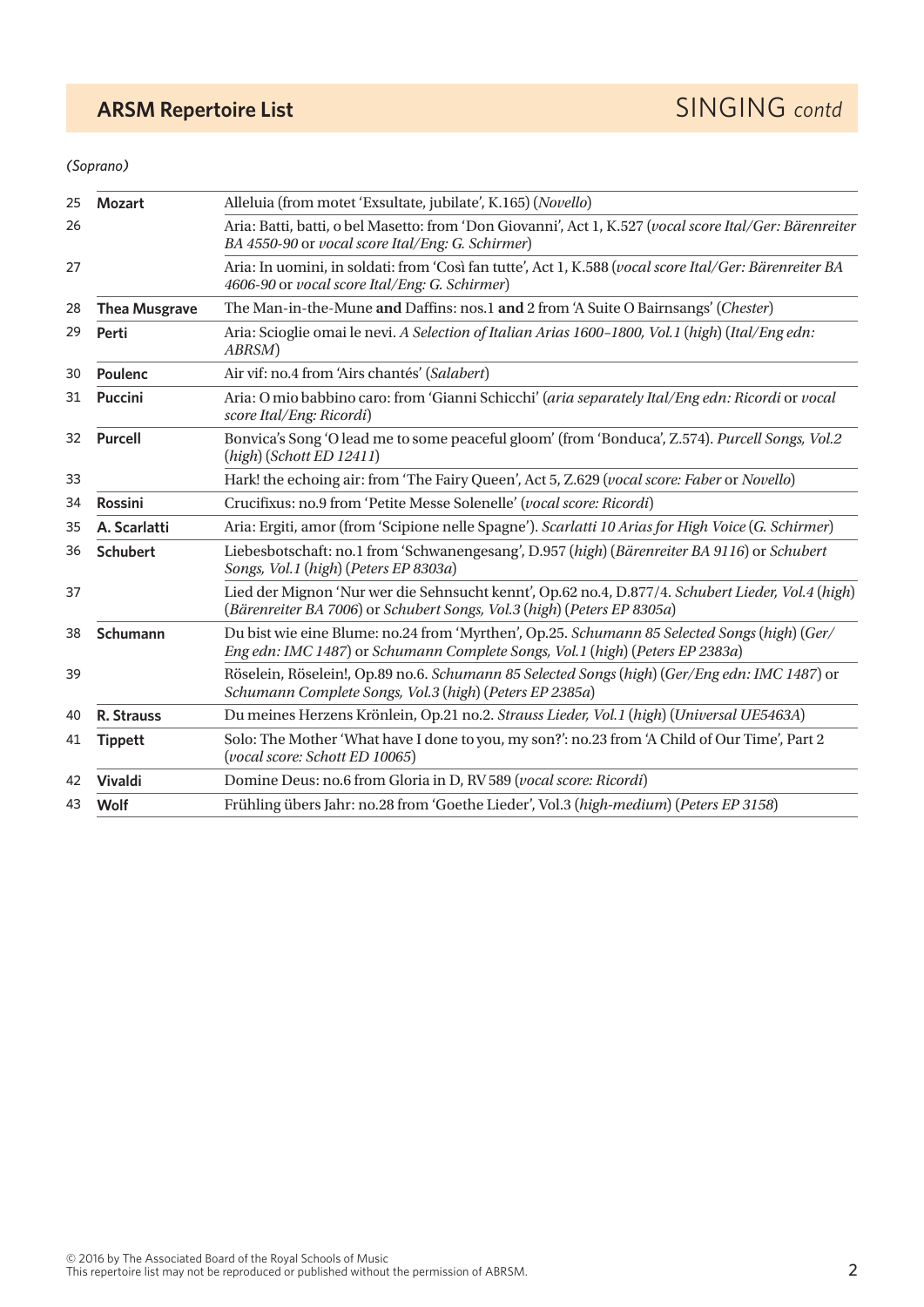## Mezzo-soprano, Contralto & Countertenor

| 44 | C. P. E. Bach                                                                                                    | Aria: Suscepit Israel: no.7 from Magnificat in D, Wq.215 (vocal score Lat/Eng: G. Schirmer)                                                                                                 |                            |  |
|----|------------------------------------------------------------------------------------------------------------------|---------------------------------------------------------------------------------------------------------------------------------------------------------------------------------------------|----------------------------|--|
| 45 | J. S. Bach                                                                                                       | Aria: Et exultavit spiritus meus: no.2 from Magnificat in D, BWV 243 (vocal score: Bärenreiter<br>BA 5103-90) or no.2 from Magnificat in Eb, BWV 243a (vocal score: Bärenreiter BA 5208-90) |                            |  |
| 46 |                                                                                                                  | Aria: Esurientes implevit bonis: no.9 from Magnificat in D, BWV 243 (vocal score: Bärenreiter<br>BA 5103-90) or no.9 from Magnificat in Eb, BWV 243a (vocal score: Bärenreiter BA 5208-90)  |                            |  |
| 47 | <b>Bantock</b>                                                                                                   | Song to the Seals (medium) (Cramer)                                                                                                                                                         |                            |  |
| 48 | <b>Barber</b>                                                                                                    | The Crucifixion: no.5                                                                                                                                                                       | from 'Hermit Songs', Op.29 |  |
| 49 |                                                                                                                  | (low) (G. Schirmer)<br>The Monk and his Cat: no.8                                                                                                                                           |                            |  |
| 50 | <b>Brahms</b>                                                                                                    | Die Mainacht, Op.43 no.2. Brahms 70 Songs (low) (Ger/Eng edn: IMC 1271) or Brahms Complete<br>Songs, Vol.2 (medium-low) (Peters EP 3202b)                                                   |                            |  |
| 51 |                                                                                                                  | Sapphische Ode, Op.94 no.4. Brahms 70 Songs (low) (Ger/Eng edn: IMC 1271) or Brahms<br>Complete Songs, Vol.1 (medium or low) (Peters EP 3201b or c)                                         |                            |  |
| 52 |                                                                                                                  | Wie Melodien zieht es mir, Op.105 no.1. Brahms 70 Songs (low) (Ger/Eng edn: IMC 1271) or<br>Brahms Complete Songs, Vol.1 (medium or low) (Peters EP 3201b or c)                             |                            |  |
| 53 | <b>Britten</b>                                                                                                   | The Nurse's Song: no.5 from 'A Charm of Lullabies', Op.41 (Boosey & Hawkes)                                                                                                                 |                            |  |
| 54 | <b>Geoffrey Bush</b>                                                                                             | Carol: no.7                                                                                                                                                                                 | from '8 Songs for Medium   |  |
| 55 |                                                                                                                  | It was a lover and his lass: no.1                                                                                                                                                           | Voice' (Novello)           |  |
| 56 | T. Campion                                                                                                       | Come you pretty false-eyed wanton                                                                                                                                                           | English Lute Songs, Book 1 |  |
| 57 |                                                                                                                  | Follow your saint                                                                                                                                                                           | (Stainer & Bell)           |  |
| 58 | <b>Canteloube</b>                                                                                                | Berceuse (Brezairola): no.4 from 'Chants d'Auvergne', Vol.3 (Heugel)                                                                                                                        |                            |  |
| 59 | <b>Debussy</b>                                                                                                   | Les Cloches (medium) (Fr/Eng edn: Durand)                                                                                                                                                   |                            |  |
| 60 | <b>Elgar</b>                                                                                                     | In Haven (Capri): no.2 from 'Sea Pictures', Op.37 (Boosey & Hawkes)                                                                                                                         |                            |  |
| 61 |                                                                                                                  | Queen Mary's Song (medium) (Banks Music BSS 2019)                                                                                                                                           |                            |  |
| 62 |                                                                                                                  | The Shepherd's Song, Op.16 no.1 (medium) (Banks Music BSS 2029)                                                                                                                             |                            |  |
| 63 | Fauré                                                                                                            | Les Berceaux, Op.23 no.1. Fauré 25 Selected Songs (low) (Fr/Eng edn: G. Schirmer)                                                                                                           |                            |  |
| 64 | <b>Gurney</b>                                                                                                    | Sleep: no.4 from '5 Elizabethan Songs' (Boosey & Hawkes or separately (low): Boosey & Hawkes)                                                                                               |                            |  |
| 65 | Handel                                                                                                           | Air: Hymen, haste, thy torch prepare: from 'Semele', Act 1, HWV 58 (vocal score: Novello)                                                                                                   |                            |  |
| 66 | Air: Your tuneful voice: from 'Semele', Act 1, HWV 58 (vocal score: Novello)                                     |                                                                                                                                                                                             |                            |  |
| 67 | Recit.: Awake, Saturnia and Air: Hence, Iris, hence away: from 'Semele', Act 2, HWV 58 (vocal<br>score: Novello) |                                                                                                                                                                                             |                            |  |
| 68 |                                                                                                                  | Solo: Virgam virtutis: no.2 from 'Dixit Dominus', HWV 232 (vocal score: Novello)                                                                                                            |                            |  |
| 69 | Mahler                                                                                                           | Hans und Grethe. Mahler 24 Songs, Vol.1 (low) (Ger/Eng edn: IMC 1237)                                                                                                                       |                            |  |
| 70 | <b>B. Marcello</b>                                                                                               | Recit.: Misero! io vengo meno and Aria: Non m'è grave morir per amore. Anthology of Italian<br>Songs of the 17th and 18th Centuries, Book 2 (low) (Ital/Eng edn: G. Schirmer)               |                            |  |
| 71 | <b>Massenet</b>                                                                                                  | Recit: Va! Laisse couler mes larmes and Aria: Les larmes qu'on ne pleure pas (The Tears): from<br>'Werther', Act 3 (separately Fr/Eng edn: IMC 490)                                         |                            |  |
| 72 | Menotti                                                                                                          | Aria: I shall find for you shells and stars: from 'The Consul' (vocal score: G. Schirmer)                                                                                                   |                            |  |
| 73 | Monteverdi                                                                                                       | E pur io torno: from 'L'Incoronazione di Poppea', Act 1 scene 1 (vocal score Eng/Ital: Novello)                                                                                             |                            |  |
| 74 |                                                                                                                  | Recit.: Adagiati, Poppea and Aria: Oblivion soave: from 'L'Incoronazione di Poppea', Act 3.<br>A Selection of Italian Arias 1600-1800, Vol.1 (low) (Ital/Eng edn: ABRSM)                    |                            |  |
| 75 | <b>Mozart</b>                                                                                                    | Aria: È amore un ladroncello: from 'Così fan tutte', Act 2, K.588 (vocal score Ital/Ger: Bärenreiter<br>BA 4606-90 or vocal score Ital/Eng: G. Schirmer)                                    |                            |  |
| 76 | Pergolesi                                                                                                        | Fac ut portem Christi mortem: no.10 from 'Stabat Mater' (vocal score Lat/Eng: OUP or vocal score<br>Lat: Ricordi)                                                                           |                            |  |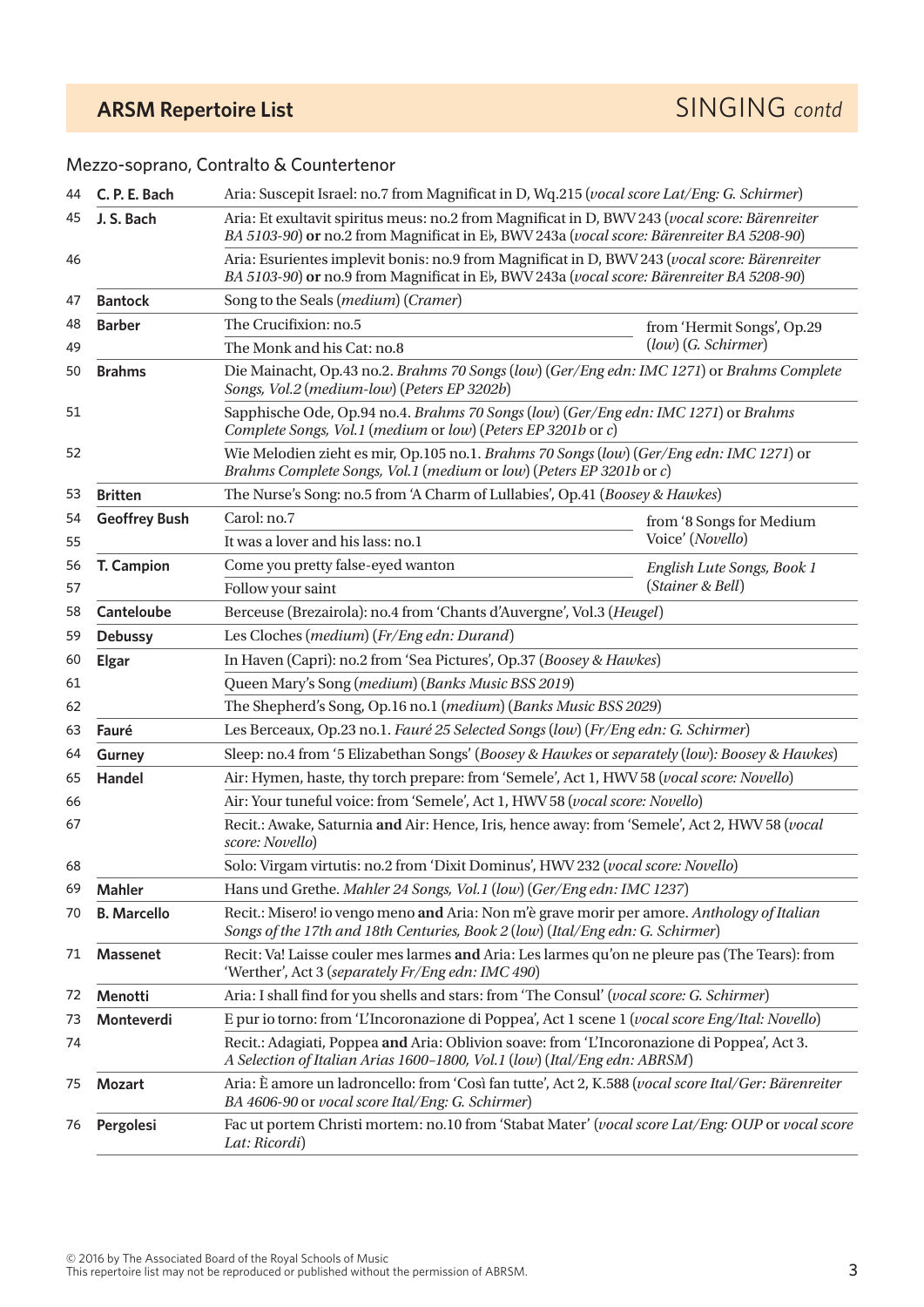*(Mezzo-soprano, Contralto & Countertenor)*

| 77                                                                                                               | An Evening Hymn 'Now that the sun hath veiled his light', Z.193. Purcell Songs, Vol.5 (low) (Schott<br><b>Purcell</b><br>ED 12494) |                                                                                                                                                                |  |
|------------------------------------------------------------------------------------------------------------------|------------------------------------------------------------------------------------------------------------------------------------|----------------------------------------------------------------------------------------------------------------------------------------------------------------|--|
| 78                                                                                                               |                                                                                                                                    | Here the deities approve: from 'Welcome to all the pleasures' (St Cecilia's Day Ode), Z.339 (vocal<br>score: Novello)                                          |  |
| 79                                                                                                               | Sweeter than Roses (from 'Pausanias', Z.585). Purcell Songs, Vol.4 (low) (Schott ED 12493)                                         |                                                                                                                                                                |  |
| 80                                                                                                               | Saint-Saëns                                                                                                                        | La Cloche (medium) (Fr/Eng edn: Durand)                                                                                                                        |  |
| 81                                                                                                               | Schoenberg                                                                                                                         | Waldesnacht. Schoenberg 7 Early Songs (Faber)                                                                                                                  |  |
| 82                                                                                                               | <b>Schubert</b>                                                                                                                    | Bei dir allein!, Op.95 no.2, D.866/2. Schubert Songs, Vol.4 (medium or low) (Peters EP 8306b or c)                                                             |  |
| 83                                                                                                               |                                                                                                                                    | Lied der Mignon 'So lasst mich scheinen', Op.62 no.3, D.877/3. Schubert Songs, Vol.3 (medium or<br>$low$ ) (Peters EP 8305b or c)                              |  |
| Schumann<br>84<br>EP 2385b)<br>85<br>Schumann Complete Songs, Vol.1 (medium or low) (Peters EP 2383b or c)<br>86 |                                                                                                                                    | Abschied von der Welt, Op.135 no.4. Schumann Complete Songs, Vol.3 (medium-low) (Peters                                                                        |  |
|                                                                                                                  |                                                                                                                                    | Die Soldatenbraut, Op.64 no.1. Schumann 90 Selected Songs (low) (Ger/Eng edn: IMC 1402) or                                                                     |  |
|                                                                                                                  |                                                                                                                                    | Frauenliebe und Leben, Op.42: up to 4 of the 8 songs (low) (Ger/Eng edn: IMC 2131) or Schumann<br>Complete Songs, Vol.1 (medium or low) (Peters EP 2383b or c) |  |
| 87                                                                                                               | <b>Sibelius</b>                                                                                                                    | Black Roses, Op.36 no.1. Sibelius 15 Selected Songs (low) (Eng/Ger/Swe edn: Breitkopf & Härtel<br>6944)                                                        |  |
| 88                                                                                                               | R. Strauss                                                                                                                         | Schlagende Herzen, Op.29 no.2. Strauss Lieder, Vol.3 (medium or low) (Universal UE5465b or c)                                                                  |  |
| 89                                                                                                               |                                                                                                                                    | Traum durch die Dämmerung, Op.29 no.1. Strauss Lieder, Vol.2 (medium or low) (Universal<br>$UE5464b$ or $c$ )                                                  |  |
| 90                                                                                                               |                                                                                                                                    | Vaughan Williams The Water Mill. Vaughan Williams Collected Songs for medium voice, Vol.2 (OUP)                                                                |  |
| 91                                                                                                               | Walton                                                                                                                             | Beatriz's Song (Romanza from 'Christopher Columbus'). Walton Song Album (OUP)                                                                                  |  |
| 92                                                                                                               | <b>Warlock</b>                                                                                                                     | Fair and True. Warlock A First Book of Songs (OUP archive-Banks)                                                                                               |  |
| 93                                                                                                               |                                                                                                                                    | Late Summer. Warlock Collected Solo Songs, Vol.3 (medium) (Thames Publishing)                                                                                  |  |
| 94                                                                                                               | Wolf                                                                                                                               | Mausfallen-Sprüchlein. Wolf 51 Selected Songs (high or medium-low) (Ger/Eng edn: Peters<br>$EP$ 4290a or b)                                                    |  |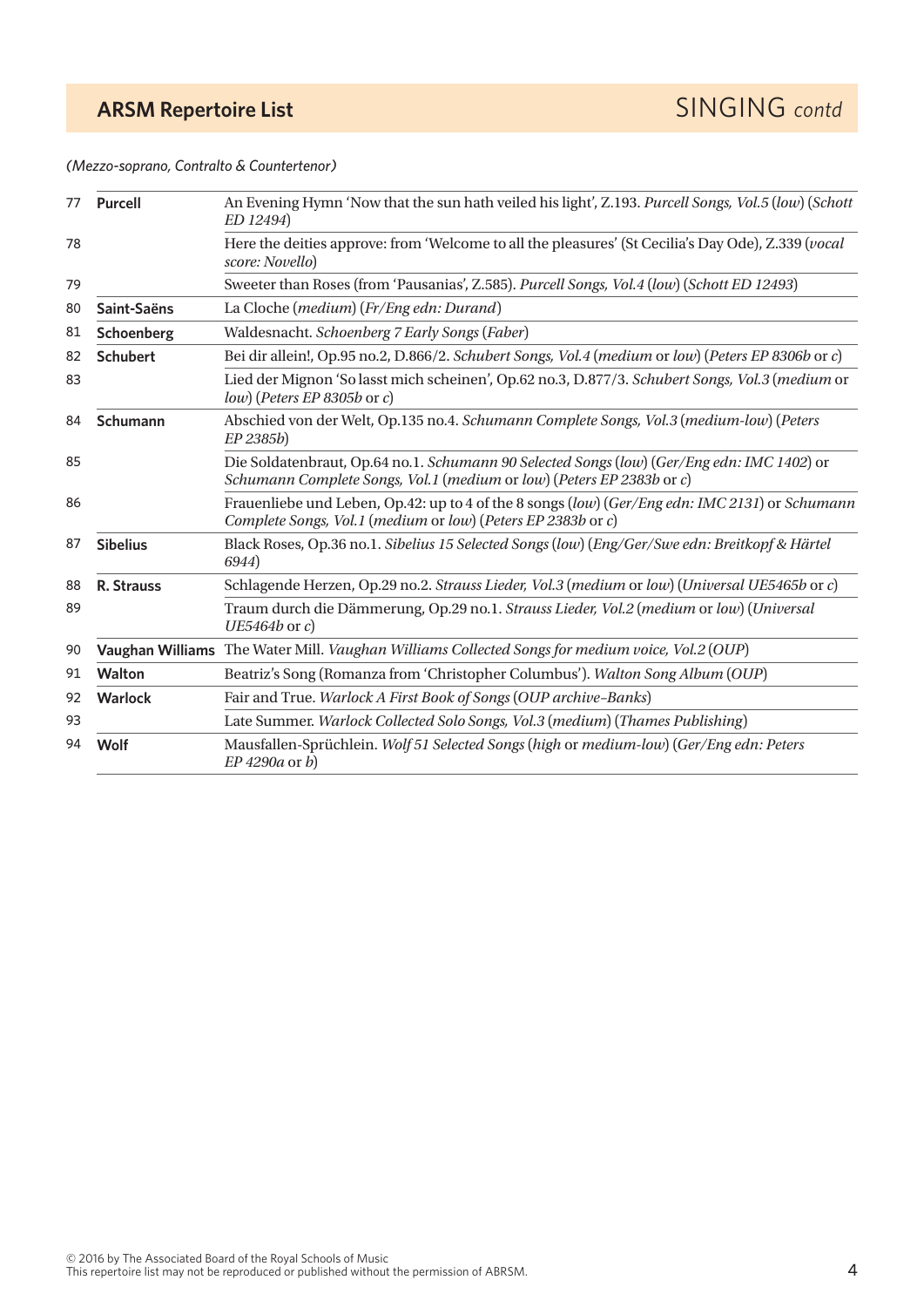# **ARSM Repertoire List** SINGING *contd*

## Tenor

| 95  | Arne                                        | Now Phoebus sinketh in the West (from 'Comus'). Arne Selected Songs (Cramer)                                                                                                       |                                 |  |
|-----|---------------------------------------------|------------------------------------------------------------------------------------------------------------------------------------------------------------------------------------|---------------------------------|--|
| 96  | J. S. Bach                                  | Aria: Benedictus qui venit: no.25 from Mass in B minor, Part 5, BWV 232 (vocal score: Bärenreiter<br>BA 5102-92)                                                                   |                                 |  |
| 97  |                                             | Aria: Deposuit potentes: no.8 from Magnificat in D, BWV 243 (vocal score: Bärenreiter BA 5103-90)<br>or no.8 from Magnificat in Eb, BWV 243a (vocal score: Bärenreiter BA 5208-90) |                                 |  |
| 98  | L. Berkeley                                 | The Horseman: no.1 from '5 Songs (of de la Mare)', Op.26 (Chester)                                                                                                                 |                                 |  |
| 99  | <b>Brahms</b>                               | Minnelied, Op.71 no.5. Brahms 70 Songs (high) (Ger/Eng edn: IMC 1270) or Brahms Complete<br>Songs, Vol.1 (high) (Peters EP 3201a)                                                  |                                 |  |
| 100 |                                             | Sehnsucht 'Hinter jenen dichten Wäldern', Op.49 no.3. Brahms 70 Songs (high) (Ger/Eng edn:<br>IMC 1270) or Brahms Complete Songs, Vol.3 (high) (Peters EP 3691a)                   |                                 |  |
| 101 |                                             | Wir wandelten, Op.96 no.2. Brahms 70 Songs (high) (Ger/Eng edn: IMC 1270) or Brahms Complete<br>Songs, Vol.1 (high) (Peters EP 3201a)                                              |                                 |  |
|     | 102 Britten                                 | Corpus Christi Carol (arr. as solo song from 'A Boy was Born', Op.3) (high) (Chester)                                                                                              |                                 |  |
| 103 |                                             | The Choirmaster's Burial: no.5 from 'Winter Words', Op.52 (high) (Boosey & Hawkes)                                                                                                 |                                 |  |
|     | 104 Delius                                  | <b>Twilight Fancies (Evening Voices)</b>                                                                                                                                           | Delius 19 Songs                 |  |
| 105 |                                             | Young Venevil (Sweet Venevil)                                                                                                                                                      | (OUP archive-Banks)             |  |
|     | 106 Duparc                                  | Soupir: no.11 from 'Mélodies' (high) (Salabert)                                                                                                                                    |                                 |  |
|     | 107 Fauré                                   | Après un Rêve, Op.7 no.1                                                                                                                                                           | Fauré 25 Selected Songs (high)  |  |
| 108 |                                             | Toujours, Op.21 no.2                                                                                                                                                               | (Fr/Eng edn: G. Schirmer)       |  |
|     | 109 Grieg                                   | Ein Traum (A Dream), Op.48 no.6 (high) (Ger/Eng/Fr edn: Peters EP 2622a)                                                                                                           |                                 |  |
|     | 110 Gurney                                  | Desire in Spring. Gurney 20 Favourite Songs (OUP)                                                                                                                                  |                                 |  |
| 111 |                                             | Sleep: no.4 from '5 Elizabethan Songs' (Boosey & Hawkes or separately: Boosey & Hawkes)                                                                                            |                                 |  |
|     | 112 Handel                                  | Recit.: Horror! confusion! harsh this music grates and Air: Open thy marble jaws, O tomb: from<br>'Jephtha', Part 2, HWV 70 (vocal score: Novello)                                 |                                 |  |
| 113 |                                             | Recit.: Lo! Here my love! and Air: Love in her eyes sits playing: from 'Acis and Galatea', Part 1,<br>HWV 49a (vocal score: Novello)                                               |                                 |  |
| 114 |                                             | Recit.: His hideous love provokes my rage and Air: Love sounds the alarm: from 'Acis and<br>Galatea', Part 2, HWV 49a (vocal score: Novello)                                       |                                 |  |
|     | 115 Haydn                                   | Recit.: And God created man and Aria: In native worth: from 'The Creation', Part 2 (vocal score<br>Eng/Ger: Novello or vocal score Ger/Eng: Peters EP 8998)                        |                                 |  |
|     | 116 Ireland                                 | The Lent Lily and Goal and Wicket: nos.1 and 3 from 'The Land of Lost Content' (Stainer & Bell)<br>or Ireland Complete Works for Voice, Vol.1 (high) (Stainer & Bell)              |                                 |  |
|     | 117 Mozart                                  | Aria: Il mio tesoro intanto: from 'Don Giovanni', Act 2, K.527 (vocal score Ital/Ger: Bärenreiter<br>BA 4550-90 or vocal score Ital/Eng: G. Schirmer)                              |                                 |  |
| 118 |                                             | Aria: Un'aura amorosa: from 'Così fan tutte', Act 1, K.588 (vocal score Ital/Ger: Bärenreiter<br>BA 4606-90 or vocal score Ital/Eng: G. Schirmer)                                  |                                 |  |
|     | 119 O. Nicolai                              | Aria: Hark, the Lark (Horch, die Lerche singt im Hain!): from 'The Merry Wives of Windsor', Act 2<br>(vocal score Eng: G. Schirmer)                                                |                                 |  |
|     | 120 Rachmaninov                             | In the silent night, Op.4 no.3. Rachmaninov Songs, Vol.1 (Boosey & Hawkes)                                                                                                         |                                 |  |
|     | 121 Rossini                                 | La Danza (no.8 from 'Soirées Musicales') (high) (Ital/Eng edn: Ricordi)                                                                                                            |                                 |  |
| 122 |                                             | Aria: Se il mio nome: from 'Il Barbiere di Siviglia', Act 1 (vocal score Ital/Eng: Ricordi or<br>G. Schirmer)                                                                      |                                 |  |
|     | 123 A. Scarlatti                            | Già il sole dal Gange (from 'L'Honestà negli amore'). Italian Songs of the 17th and 18th Centuries,<br>Vol.1 (high) (Ital/Eng edn: IMC 2231)                                       |                                 |  |
|     | 124 Schubert                                | Liebesbotschaft: no.1 from 'Schwanengesang', D.957                                                                                                                                 | (high) (Bärenreiter BA 9116) or |  |
| 125 | Ihr Bild: no.9 from 'Schwanengesang', D.957 |                                                                                                                                                                                    | Schubert Songs, Vol.1 (high)    |  |
| 126 |                                             | Das Fischermädchen: no.10 from 'Schwanengesang', D.957                                                                                                                             | (Peters EP 8303a)               |  |

© 2016 by The Associated Board of the Royal Schools of Music<br>This repertoire list may not be reproduced or published without the permission of ABRSM.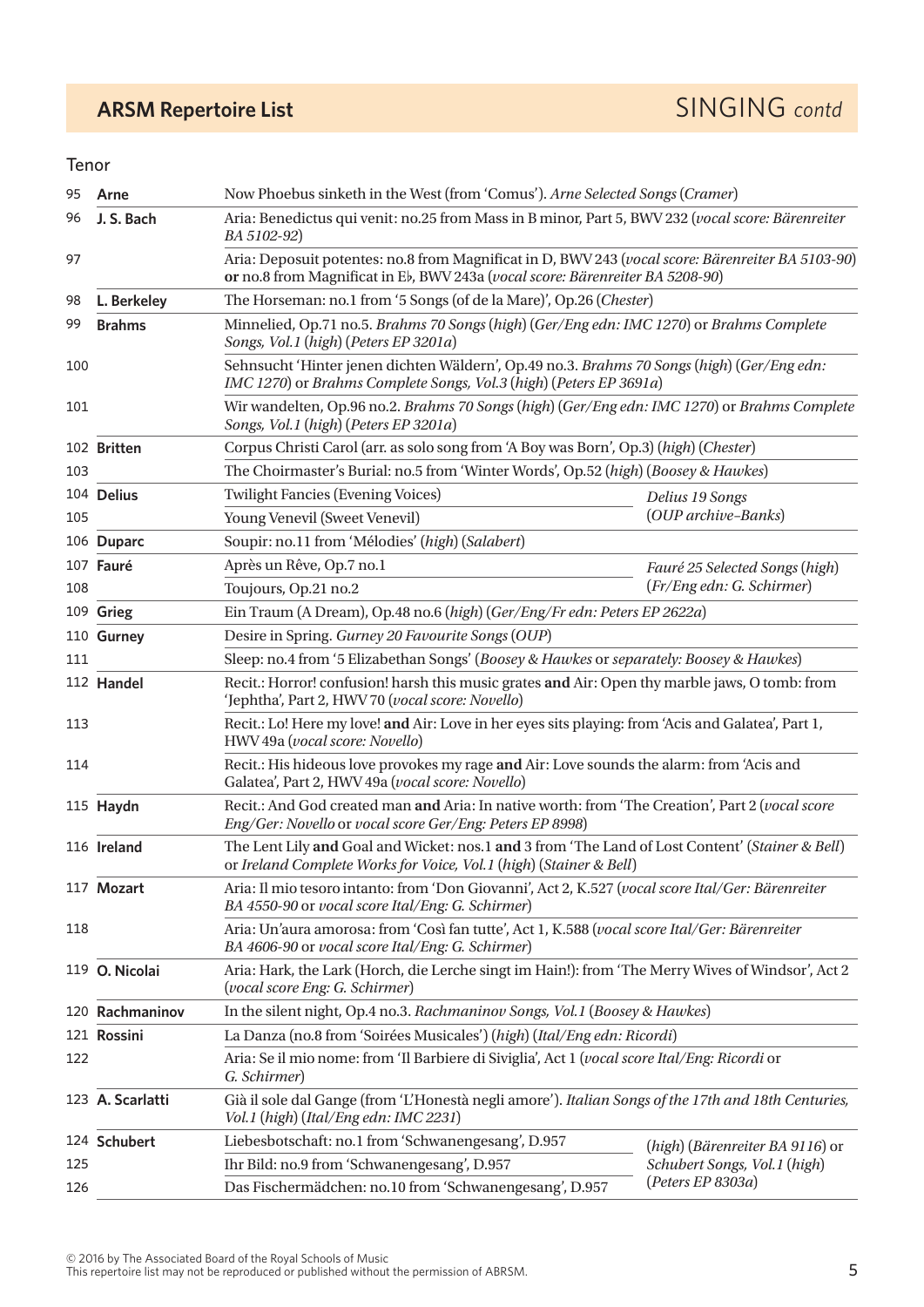## *(Tenor)*

|                    | 127 Schumann                                              | Dichterliebe, Op.48: up to 6 of the 16 songs (high) (Ger/Eng edn: IMC 1823) or Schumann<br>Complete Songs, Vol.1 (high) (Peters EP 2383a) |  |
|--------------------|-----------------------------------------------------------|-------------------------------------------------------------------------------------------------------------------------------------------|--|
| 128<br>$EP$ 2384a) |                                                           | Ich wandelte unter den Bäumen, Op.24 no.3. Schumann Complete Songs, Vol.2 (high) (Peters                                                  |  |
|                    | Yarmouth Fair (medium) (OUP archive-Banks)<br>129 Warlock |                                                                                                                                           |  |
|                    | 130 Wolf                                                  | Der Tambour: no.5 from 'Mörike Lieder', Vol.1 (high-medium) (Ger/Eng edn: Peters EP 3140a)                                                |  |
| 131                |                                                           | Schlafendes Jesukind: no.25 from 'Mörike Lieder', Vol.3 (high-medium) (Ger/Eng edn: Peters<br>EP 3142a)                                   |  |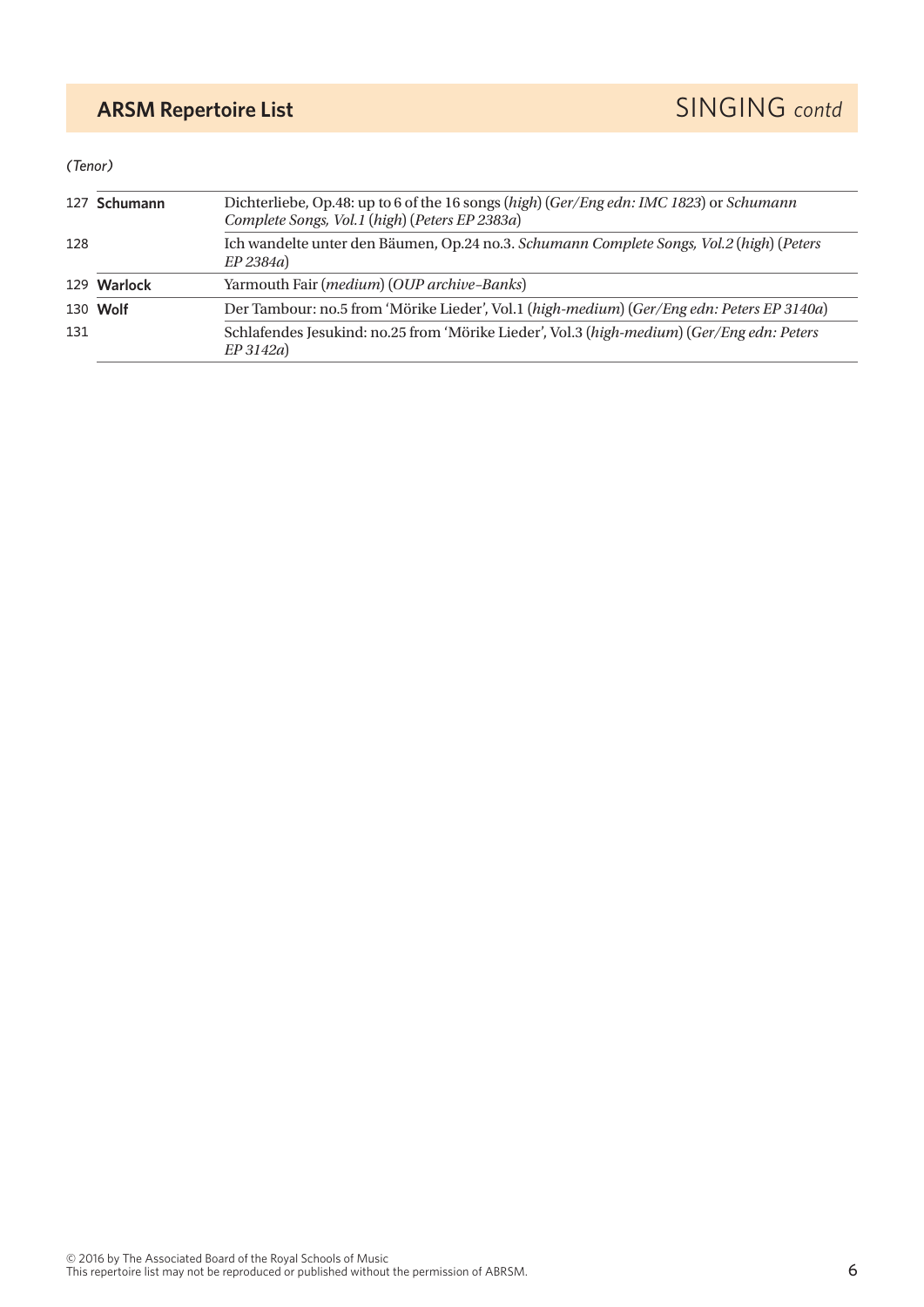## Baritone & Bass

|     | 132 J. S. Bach    | Aria: Gebt mir meinen Jesum wieder: from 'St Matthew Passion', Part 2, BWV 244 (vocal score<br>Ger/Eng: Bärenreiter BA 5038-90)                                                                  |                               |  |
|-----|-------------------|--------------------------------------------------------------------------------------------------------------------------------------------------------------------------------------------------|-------------------------------|--|
| 133 |                   | Recit.: Mein Gott! wann kommt das schone Nun! and Aria: Ich freue mich auf meinen Tod: nos.4<br>and 5 from Cantata no.82 'Ich habe genug', BWV 82 (vocal score Ger/Eng: Breitkopf & Härtel 7082) |                               |  |
| 134 |                   | Aria: Quia fecit mihi magna: no.5 from Magnificat in D, BWV 243 (vocal score: Bärenreiter BA<br>5103-90) or no.5 from Magnificat in Eb, BWV 243a (vocal score: Bärenreiter BA 5208-90)           |                               |  |
|     | 135 L. Berkeley   | The Song of the Soldiers: no.4 from '5 Songs (of de la Mare)', Op.26 (Chester)                                                                                                                   |                               |  |
|     | 136 Brahms        | Auf dem Kirchhofe, Op.105 no.4. Brahms 70 Songs (low) (Ger/Eng edn: IMC 1271) or Brahms<br>Complete Songs, Vol.1 (medium or low) (Peters EP 3201b or c)                                          |                               |  |
| 137 |                   | Nicht mehr zu dir zu gehen, Op.32 no.2. Brahms 70 Songs (low) (Ger/Eng edn: IMC 1271) or<br>Brahms Complete Songs, Vol.2 (medium-low) (Peters EP 3202b)                                          |                               |  |
|     | 138 Britten       | She's like the swallow: no.2 from '8 Folk Song Arrangements' (medium) (Faber)                                                                                                                    |                               |  |
|     | 139 Geoffrey Bush | The Impatient Lover: no.3 from '8 Songs for Medium Voice' (Novello)                                                                                                                              |                               |  |
|     | 140 Duparc        | Testament: no.8 from 'Mélodies' (medium) (Salabert)                                                                                                                                              |                               |  |
|     | 141 Elgar         | Through the Long Days, Op.16 no.2. (IMP)                                                                                                                                                         |                               |  |
|     | 142 Fauré         | Adieu, Op.21 no.3                                                                                                                                                                                | Fauré 25 Selected Songs (low) |  |
| 143 |                   | Rencontre, Op.21 no.1                                                                                                                                                                            | (Fr/Eng edn: G. Schirmer)     |  |
|     | 144 Finzi         | It was a lover and his lass: no.5 from 'Let us Garlands Bring', Op.18 (Boosey & Hawkes)                                                                                                          |                               |  |
| 145 |                   | Proud Songsters: no.10 from 'Earth and Air and Rain', Op.15 (Boosey & Hawkes)                                                                                                                    |                               |  |
|     | 146 Galuppi       | Aria: La mia ragion è questa (from 'Il Filosofo di Campagna'). A Selection of Italian Arias<br>1600-1800, Vol.1 (low) (Ital/Eng edn: ABRSM)                                                      |                               |  |
|     | 147 C. A. Gibbs   | The Ballad of Semmerwater (Curwen)                                                                                                                                                               |                               |  |
|     | 148 Gurney        | Hawk and Buckle (OUP archive-Banks)                                                                                                                                                              |                               |  |
| 149 |                   | Severn Meadows. Gurney 20 Favourite Songs (OUP)                                                                                                                                                  |                               |  |
| 150 |                   | Sleep: no.4 from '5 Elizabethan Songs' (Boosey & Hawkes or separately (low): Boosey & Hawkes)                                                                                                    |                               |  |
|     | 151 Handel        | Air: Honour and arms scorn such a foe: from 'Samson', Part 2, HWV 57 (vocal score: Novello)                                                                                                      |                               |  |
| 152 |                   | Recit.: I feel the Deity within and Air: Arm, arm ye brave!: from 'Judas Maccabaeus', Part 1,<br>HWV 63 (vocal score: Novello)                                                                   |                               |  |
| 153 |                   | Air: That God is great: no.4 from Chandos Anthem no.9 'O praise the Lord with one consent',<br>HWV 254 (vocal score: Novello)                                                                    |                               |  |
|     | 154 Haydn         | Recit.: At last the bounteous sun and Aria: With joy the impatient husbandman: from 'The<br>Seasons', Spring (vocal score Eng/Ger: Novello or vocal score Ger/Eng: Peters EP 11031)              |                               |  |
|     | 155 Ireland       | Hope the Hornblower. Ireland 11 Songs (Stainer & Bell)                                                                                                                                           |                               |  |
|     | 156 Mendelssohn   | Intro.: Draw near, all ye people and Aria: Lord God of Abraham: from 'Elijah', Part 1, Op.70 (vocal<br>score Eng/Ger: Novello or vocal score Ger: Peters EP 11347)                               |                               |  |
|     | 157 Mozart        | Aria: In diesen heil'gen Hallen: from 'Die Zauberflöte', Act 2, K.620 (vocal score Ger: Bärenreiter<br>BA 4553-90 or vocal score Ger/Eng: G. Schirmer)                                           |                               |  |
| 158 |                   | Aria: La Vendetta: from 'Le Nozze di Figaro', Act 1, K.492 (vocal score Ital/Ger: Bärenreiter BA<br>4565-92 or vocal score Ital/Eng: G. Schirmer)                                                |                               |  |
|     | 159 C. W. Orr     | When as I wake: no.2 from '2 Seventeenth-Century Poems' (Roberton)                                                                                                                               |                               |  |
|     | 160 Puccini       | Aria: Vecchia zimarra: from 'La Bohème', Act 4 (aria separately: Ricordi or vocal score Ital/Eng:<br>Ricordi)                                                                                    |                               |  |
|     | 161 Purcell       | Wond'rous machine: from 'Ode on St Cecilia's Day' (Hail, bright Cecilia), Z.328 (vocal score:<br>Novello)                                                                                        |                               |  |
|     | 162 Quilter       | Blow, blow thou winter wind: no.3                                                                                                                                                                | from '3 Shakespeare Songs',   |  |
| 163 |                   | Op.6 (low) (Boosey & Hawkes)<br>Come away, death: no.1                                                                                                                                           |                               |  |
|     | 164 Ravel         | Chanson Romanesque (from 'Don Quichotte à Dulcinée') (Fr/Eng edn: Durand)                                                                                                                        |                               |  |

© 2016 by The Associated Board of the Royal Schools of Music<br>This repertoire list may not be reproduced or published without the permission of ABRSM.